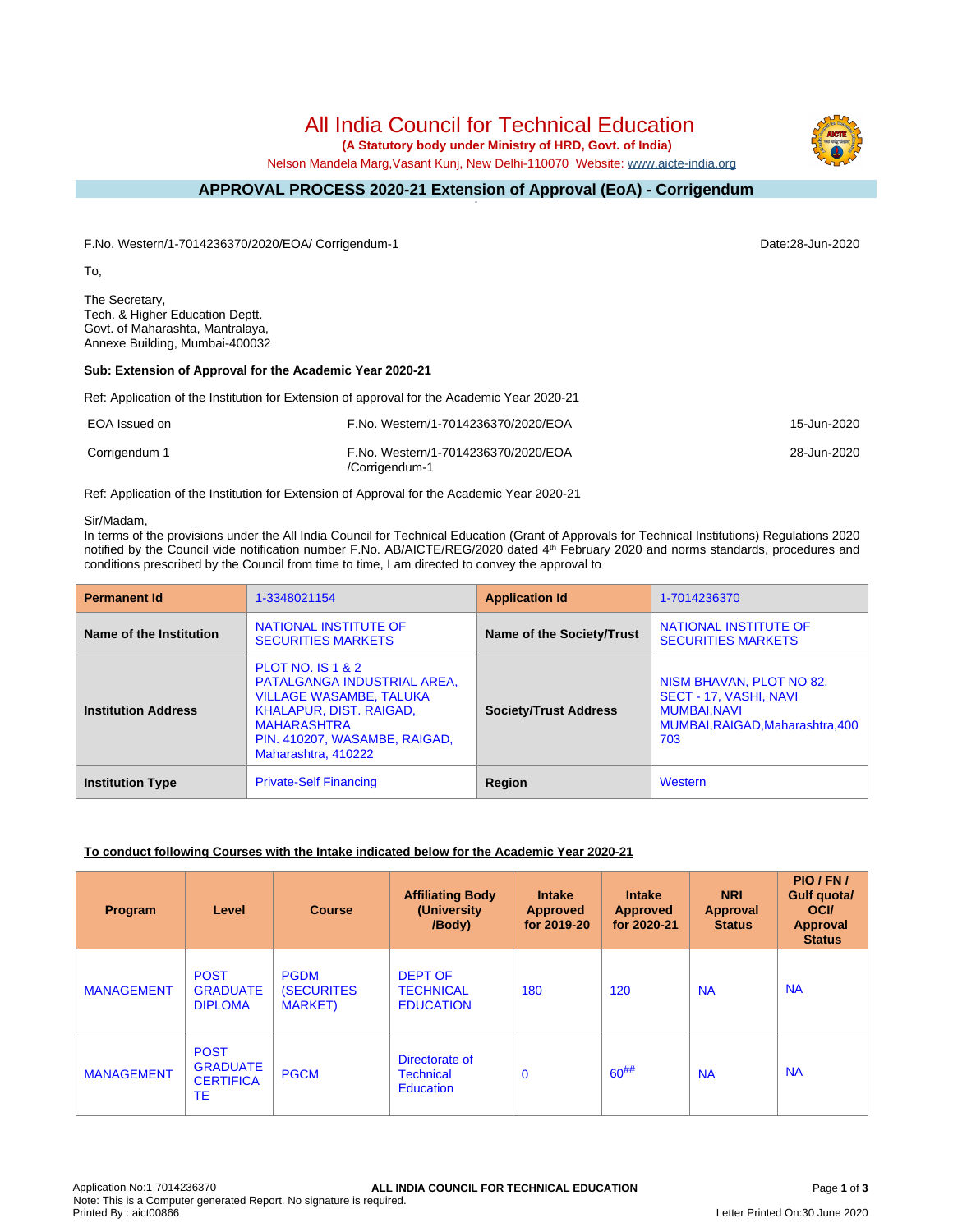### **It is mandatory to comply with all the essential requirements as given in APH 2020-21 (Appendix 6)**

## **Important Instructions** 1. **Corrigendum for-** 1. Change in Course Name 2. The State Government/ UT/ Directorate of Technical Education/ Directorate of Medical Education shall ensure that 10% of reservation for Economically Weaker Section (EWS) as per the reservation policy for admission, operational from the Academic year 2020-21 is implemented without affecting the reservation percentages of SC/ ST/ OBC/ General. However, this would not be applicable in the case of Minority Institutions referred to the Clause (1) of Article 30 of Constitution of India. Such Institution shall be permitted to increase in annual permitted strength over a maximum period of two years beginning with the Academic Year 2020-21 3. The Institution offering courses earlier in the Regular Shift, First Shift, Second Shift/Part Time now amalgamated as total intake shall have to fulfil all facilities such as Infrastructure, Faculty and other requirements as per the norms specified in the Approval Process Handbook 2020-21 for the Total Approved Intake. Further, the Institutions Deemed to be Universities/ Institutions having Accreditation/ Autonomy status shall have to maintain the Faculty: Student ratio as specified in the Approval Process Handbook. All such Institutions/ Universities shall have to create the necessary Faculty, Infrastructure and other facilities WITHIN 2 YEARS to fulfil the norms based on the Affidavit submitted to AICTE. 4. In case of any differences in content in this Computer generated Extension of Approval Letter, the content/information as approved by the Executive Council / General Council as available on the record of AICTE shall be final and binding.

5. Strict compliance of Anti-Ragging Regulation: - Approval is subject to strict compliance of provisions made in AICTE Regulation notified vide F. No. 373/Legal/AICTE/2009 dated July 1, 2009 for Prevention and Prohibition of Ragging in Technical Institutions. In case Institution fails to take adequate steps to Prevent Ragging or fails to act in accordance with AICTE Regulation or fails to punish perpetrators or incidents of Ragging, it will be liable to take any action as defined under clause 9(4) of the said Regulation.

> **Prof.Rajive Kumar Member Secretary, AICTE**

Copy to:

**1. The Director Of Technical Education\*\*, Maharashtra**

- **2**. **The Registrar\*\*,** Dept Of Technical Education
- **3. The Principal / Director,** NATIONAL INSTITUTE OF SECURITIES MARKETS Plot No. Is 1 & 2 Patalganga Industrial Area, Village Wasambe, Taluka Khalapur, Dist. Raigad, Maharashtra Pin. 410207, Wasambe,Raigad, Maharashtra,410222
- **4. The Secretary / Chairman,** NISM BHAVAN, PLOT NO 82, SECT - 17, VASHI, NAVI MUMBAI NAVI MUMBAI,RAIGAD Maharashtra,400703
- **5. The Regional Officer,** All India Council for Technical Education Industrial Assurance Building 2nd Floor, Nariman Road Mumbai - 400 020, Maharashtra
- **6. Guard File(AICTE)**